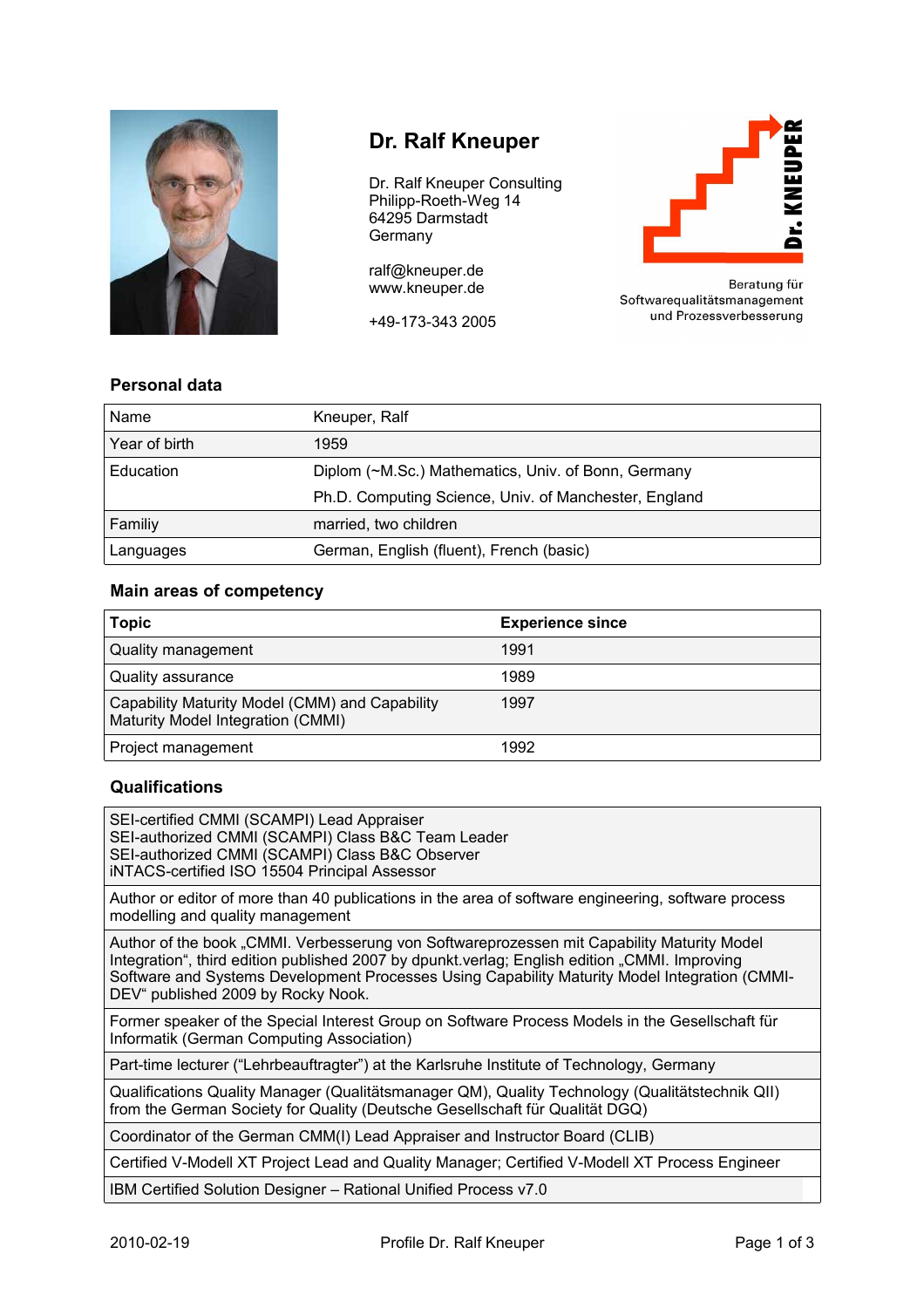# **Major projects and tasks**

| <b>Software AG</b>                                                                                  |                                | $1989 - 1995$ |
|-----------------------------------------------------------------------------------------------------|--------------------------------|---------------|
| Acceptance testing of Natural for OS/2 and Unix                                                     | Coordinator<br>acceptance      | 1989 - 1995   |
| Development and teaching of a 3-day class on quality<br>management for developers                   | Project lead,                  | 1992 - 1994   |
|                                                                                                     | Training developer,<br>Trainer |               |
| Introduction of ISO 9001 in the customer service dept.<br>of Software AG (certification March 1995) | Project lead                   | $1994 - 1995$ |

| Deutsche Bahn AG (German Railway)                                                   |            | $1995 - 1997$ |
|-------------------------------------------------------------------------------------|------------|---------------|
| Introduction and maintenance of the company-specific<br>software process model      | Consultant | $1995 - 1997$ |
| Consulting projects on process model, CASE (Oracle<br>Designer), quality management | Consultant | $1995 - 1997$ |
| Selection of CASE tool                                                              | Consultant | 1996          |

| DB Systems (former TLC; systems house of<br>Deutsche Bahn)                                            |                                                                  | $1997 - 2005$ |
|-------------------------------------------------------------------------------------------------------|------------------------------------------------------------------|---------------|
| Quality management for the project CPU for DB Cargo<br>(up to ca. 600 project members)                | Head of quality<br>management                                    | 1997 - 1999   |
| Introduction of and internal consulting on quality<br>management and CMM                              | Project lead CMM<br>introduction project,<br>consultant          | 1999 - 2001   |
| Development and teaching of a 1-day internal class on<br>CMM                                          | Lead training<br>developer, Trainer                              | $2000 - 2001$ |
| Definition of small (ARC class C) CMM(I) assessment<br>method, performance of ca. 30 such assessments | Method developer,<br>Lead assessor,<br>Assessment team<br>member | $1999 - 2005$ |
| Improve cooperation between IT Service Management<br>and Development group                            | Coordinator                                                      | 2001          |
| CMM assessments (CBA-IPI)<br>CMMI assessment (SCAMPI)                                                 | 2 x Lead assessor,<br>4 x team member                            | $1997 - 2005$ |
| Trassenportal (Software development project in a<br>J2EE environment with up to 25 team members)      | Project lead,<br>business analyst                                | $2002 - 2003$ |
| ITIL configuration management, improvement of asset<br>data quality                                   | Senior consultant                                                | $2003 - 2004$ |